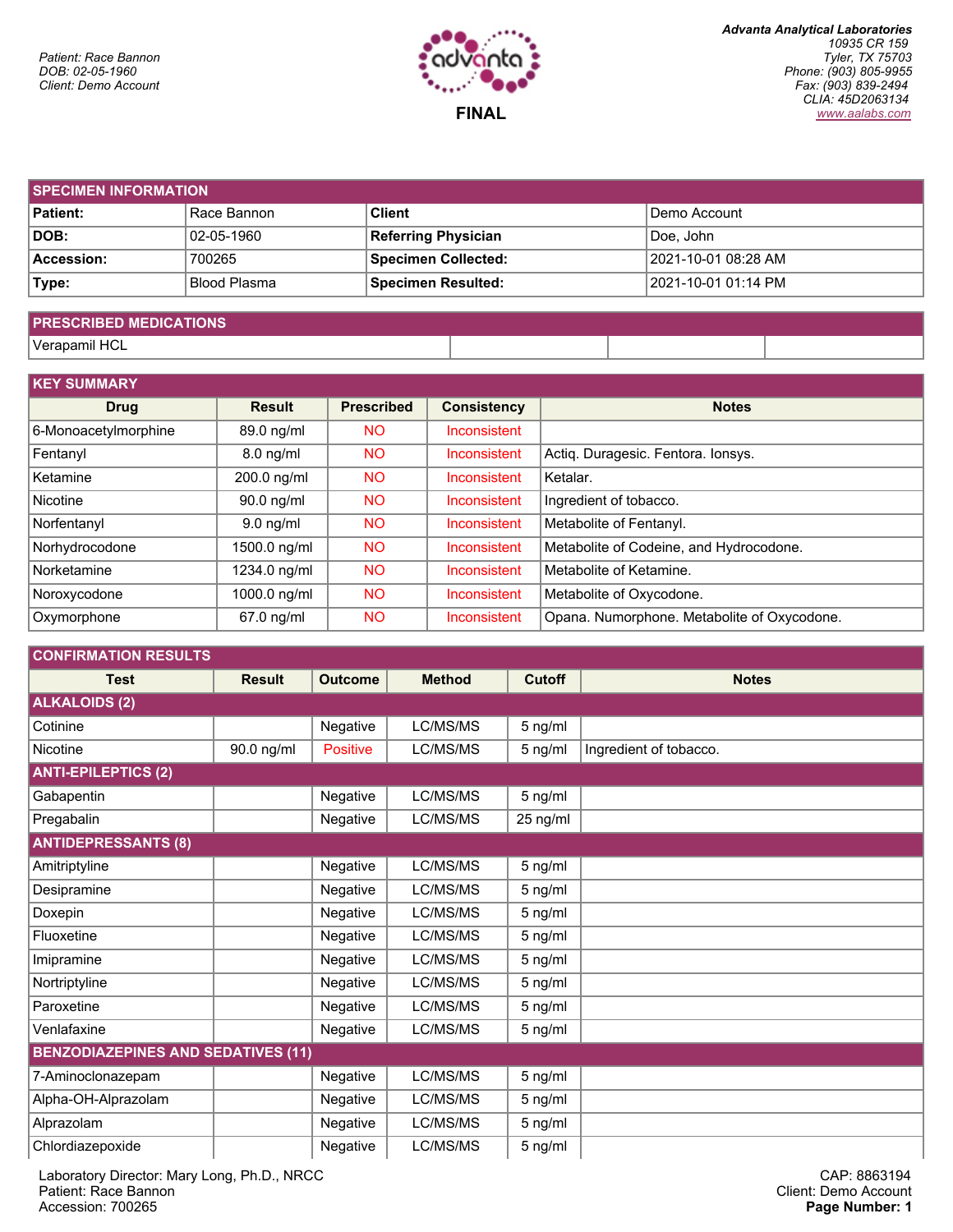

| Clonazepam                      |              | Negative        | LC/MS/MS | 5 ng/ml  |                                             |
|---------------------------------|--------------|-----------------|----------|----------|---------------------------------------------|
| Desalkylflurazepam              |              | Negative        | LC/MS/MS | 5 ng/ml  |                                             |
| Diazepam                        |              | Negative        | LC/MS/MS | 5 ng/ml  |                                             |
| Lorazepam                       |              | Negative        | LC/MS/MS | 5 ng/ml  |                                             |
| Nordiazepam                     |              | Negative        | LC/MS/MS | 5 ng/ml  |                                             |
| Oxazepam                        |              | Negative        | LC/MS/MS | 5 ng/ml  |                                             |
| Temazepam                       |              | Negative        | LC/MS/MS | 5 ng/ml  |                                             |
| <b>ILLICITS (5)</b>             |              |                 |          |          |                                             |
| 6-Monoacetylmorphine            | 89.0 ng/ml   | <b>Positive</b> | LC/MS/MS | 5 ng/ml  |                                             |
| Benzoylecgonine                 |              | Negative        | LC/MS/MS | 5 ng/ml  |                                             |
| Ketamine                        | 200.0 ng/ml  | <b>Positive</b> | LC/MS/MS | 5 ng/ml  | Ketalar.                                    |
| Norketamine                     | 1234.0 ng/ml | <b>Positive</b> | LC/MS/MS | 5 ng/ml  | Metabolite of Ketamine.                     |
| Phencyclidine                   |              | Negative        | LC/MS/MS | 5 ng/ml  |                                             |
| <b>MUSCLE RELAXANTS (3)</b>     |              |                 |          |          |                                             |
| Carisoprodol                    |              | Negative        | LC/MS/MS | 5 ng/ml  |                                             |
| Cyclobenzaprine                 |              | Negative        | LC/MS/MS | 5 ng/ml  |                                             |
| Meprobamate                     |              | Negative        | LC/MS/MS | 5 ng/ml  |                                             |
| <b>OPIATES AND OPIOIDS (22)</b> |              |                 |          |          |                                             |
| Buprenorphine                   |              | Negative        | LC/MS/MS | 5 ng/ml  |                                             |
| Codeine                         |              | Negative        | LC/MS/MS | 25 ng/ml |                                             |
| Dihydrocodeine                  |              | Negative        | LC/MS/MS | 5 ng/ml  |                                             |
| <b>EDDP</b>                     |              | Negative        | LC/MS/MS | 5 ng/ml  |                                             |
| Fentanyl                        | 8.0 ng/ml    | <b>Positive</b> | LC/MS/MS | 5 ng/ml  | Actiq. Duragesic. Fentora. Ionsys.          |
| Hydrocodone                     |              | Negative        | LC/MS/MS | 5 ng/ml  |                                             |
| Hydromorphone                   |              | Negative        | LC/MS/MS | 5 ng/ml  |                                             |
| Meperidine                      |              | Negative        | LC/MS/MS | 5 ng/ml  |                                             |
| Methadone                       |              | Negative        | LC/MS/MS | 5 ng/ml  |                                             |
| Morphine                        |              | Negative        | LC/MS/MS | 25 ng/ml |                                             |
| Naloxone                        |              | Negative        | LC/MS/MS | 5 ng/ml  |                                             |
| Naltrexone                      |              | Negative        | LC/MS/MS | 5 ng/mL  |                                             |
| Norbuprenorphine                |              | Negative        | LC/MS/MS | 5 ng/ml  |                                             |
| Norfentanyl                     | 9.0 ng/ml    | <b>Positive</b> | LC/MS/MS | 5 ng/ml  | Metabolite of Fentanyl.                     |
| Norhydrocodone                  | 1500.0 ng/ml | <b>Positive</b> | LC/MS/MS | 5 ng/ml  | Metabolite of Codeine, and Hydrocodone.     |
| Noroxycodone                    | 1000.0 ng/ml | <b>Positive</b> | LC/MS/MS | 5 ng/ml  | Metabolite of Oxycodone.                    |
| Noroxymorphone                  |              | Negative        | LC/MS/MS | 5 ng/ml  |                                             |
| O-desmethyl Tramadol            |              | Negative        | LC/MS/MS | 5 ng/ml  |                                             |
| Oxycodone                       |              | Negative        | LC/MS/MS | 5 ng/ml  |                                             |
| Oxymorphone                     | 67.0 ng/ml   | <b>Positive</b> | LC/MS/MS | 5 ng/ml  | Opana. Numorphone. Metabolite of Oxycodone. |
| Tapentadol                      |              | Negative        | LC/MS/MS | 5 ng/ml  |                                             |
| Tramadol                        |              | Negative        | LC/MS/MS | 5 ng/ml  |                                             |
| <b>SEDATIVE HYPNOTICS (3)</b>   |              |                 |          |          |                                             |
| Zaleplon                        |              | Negative        | LC/MS/MS | 5 ng/ml  |                                             |

Laboratory Director: Mary Long, Ph.D., NRCC Patient: Race Bannon Accession: 700265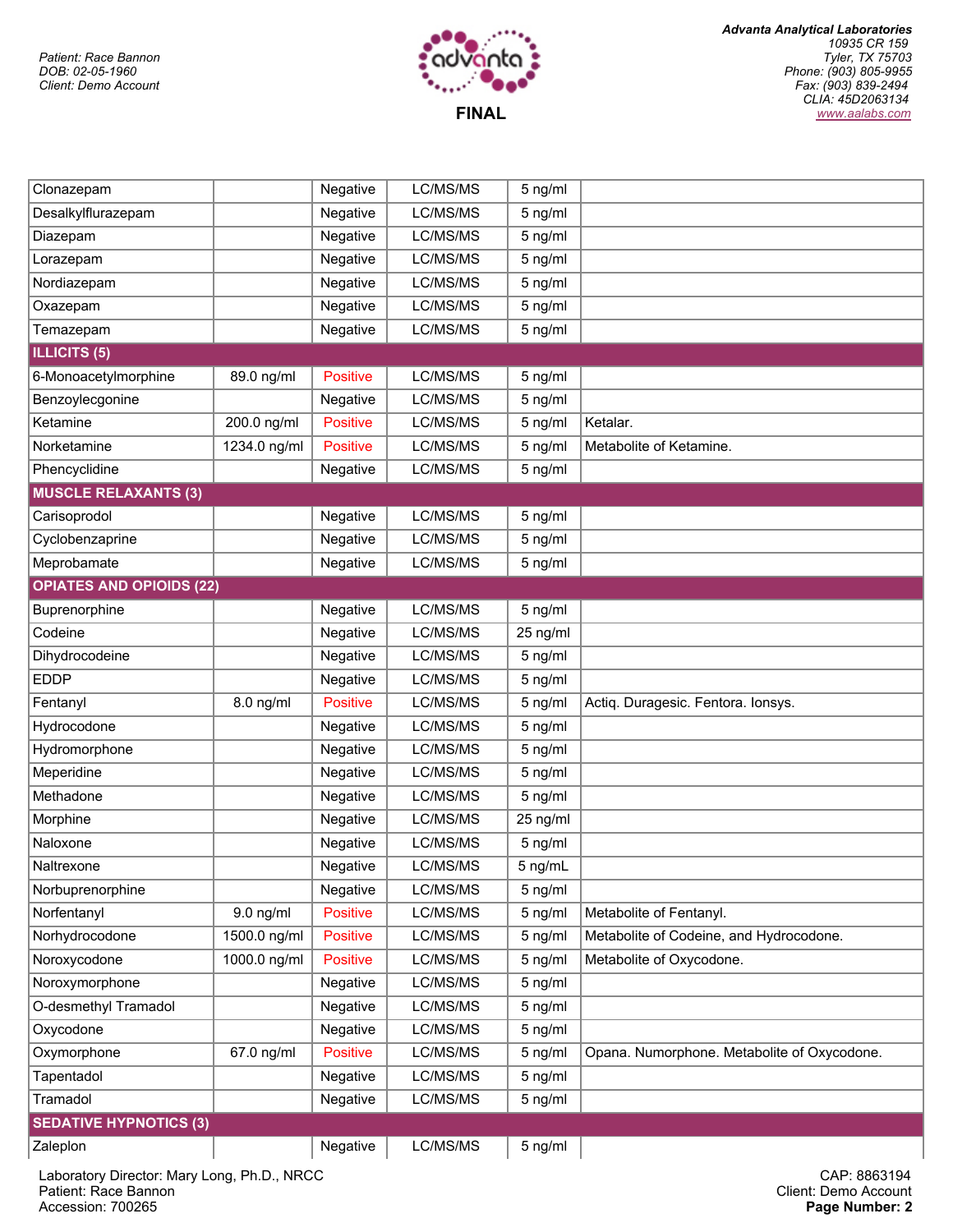

| Zolpidem                                  |               | Negative        | LC/MS/MS           | 5 ng/ml       |  |  |  |  |
|-------------------------------------------|---------------|-----------------|--------------------|---------------|--|--|--|--|
| Zopiclone                                 |               | Negative        | LC/MS/MS           | 5 ng/ml       |  |  |  |  |
| <b>STIMULANTS (7)</b>                     |               |                 |                    |               |  |  |  |  |
| Amphetamine                               |               | Negative        | LC/MS/MS           | 5 ng/ml       |  |  |  |  |
| <b>MDA</b>                                |               | Negative        | LC/MS/MS           | 5 ng/ml       |  |  |  |  |
| <b>MDMA</b>                               |               | Negative        | LC/MS/MS           | 5 ng/ml       |  |  |  |  |
| <b>MDPV</b>                               |               | Negative        | LC/MS/MS           | 5 ng/ml       |  |  |  |  |
| Methamphetamine                           |               | Negative        | LC/MS/MS           | 5 ng/ml       |  |  |  |  |
| Methylphenidate                           |               | Negative        | LC/MS/MS           | 5 ng/ml       |  |  |  |  |
| <b>Ritalinic Acid</b>                     |               | Negative        | LC/MS/MS           | 5 ng/ml       |  |  |  |  |
| <b>ALKALOIDS (2)</b>                      |               |                 |                    |               |  |  |  |  |
| <b>Test</b>                               | <b>Result</b> | <b>Outcome</b>  | <b>Method</b>      | <b>Cutoff</b> |  |  |  |  |
| Cotinine -s                               |               | Negative        | <b>PRESUMPTIVE</b> | 5 ng/mL       |  |  |  |  |
| Nicotine -s                               |               | Negative        | <b>PRESUMPTIVE</b> | 5 ng/mL       |  |  |  |  |
| <b>ANTI-EPILEPTICS (2)</b>                |               |                 |                    |               |  |  |  |  |
| Gabapentin -s                             |               | Negative        | <b>PRESUMPTIVE</b> | 5 ng/mL       |  |  |  |  |
| Pregabalin -s                             |               | Negative        | <b>PRESUMPTIVE</b> | 25 ng/mL      |  |  |  |  |
| <b>ANTIDEPRESSANTS (8)</b>                |               |                 |                    |               |  |  |  |  |
| Amitriptyline -s                          |               | Negative        | <b>PRESUMPTIVE</b> | 5 ng/mL       |  |  |  |  |
| Desipramine -s                            |               | Negative        | <b>PRESUMPTIVE</b> | 5 ng/mL       |  |  |  |  |
| Doxepin -s                                |               | Negative        | <b>PRESUMPTIVE</b> | 5 ng/mL       |  |  |  |  |
| Fluoxetine -s                             |               | Negative        | <b>PRESUMPTIVE</b> | 5 ng/mL       |  |  |  |  |
| Imipramine -s                             |               | Negative        | <b>PRESUMPTIVE</b> | 5 ng/mL       |  |  |  |  |
| Nortriptyline -s                          |               | Negative        | <b>PRESUMPTIVE</b> | 5 ng/mL       |  |  |  |  |
| Paroxetine -s                             |               | Negative        | <b>PRESUMPTIVE</b> | 5 ng/mL       |  |  |  |  |
| Venlafaxine -s                            |               | Negative        | <b>PRESUMPTIVE</b> | 5 ng/mL       |  |  |  |  |
| <b>BENZODIAZEPINES AND SEDATIVES (11)</b> |               |                 |                    |               |  |  |  |  |
| 7-Aminoclonazepam -s                      |               | Negative        | <b>PRESUMPTIVE</b> | 5 ng/mL       |  |  |  |  |
| Alpha-Oh-Alprazolam -s                    |               | Negative        | <b>PRESUMPTIVE</b> | 5 ng/ml       |  |  |  |  |
| Alprazolam -s                             |               | Negative        | <b>PRESUMPTIVE</b> | 5 ng/mL       |  |  |  |  |
| Chlordiazepoxide -s                       |               | Negative        | <b>PRESUMPTIVE</b> | 5 ng/mL       |  |  |  |  |
| Clonazepam -s                             |               | Negative        | <b>PRESUMPTIVE</b> | 5 ng/mL       |  |  |  |  |
| Desalkylflurazepam -s                     |               | Negative        | <b>PRESUMPTIVE</b> | 5 ng/mL       |  |  |  |  |
| Diazepam-s                                |               | Negative        | <b>PRESUMPTIVE</b> | 5 ng/mL       |  |  |  |  |
| Lorazepam-s                               |               | Negative        | <b>PRESUMPTIVE</b> | 5 ng/mL       |  |  |  |  |
| Nordiazepam -s                            |               | Negative        | <b>PRESUMPTIVE</b> | 5 ng/mL       |  |  |  |  |
| Oxazepam -s                               |               | Negative        | <b>PRESUMPTIVE</b> | 5 ng/mL       |  |  |  |  |
| Temazepam -s                              |               | Negative        | <b>PRESUMPTIVE</b> | 5 ng/mL       |  |  |  |  |
| <b>ILLICITS (5)</b>                       |               |                 |                    |               |  |  |  |  |
| 6-Monoacetylmorphine -s                   |               | Negative        | <b>PRESUMPTIVE</b> | 5 ng/ml       |  |  |  |  |
| Benzoylecgonine -s                        | Positive      | <b>Positive</b> | <b>PRESUMPTIVE</b> | 5 ng/mL       |  |  |  |  |
| Ketamine -s                               | Positive      | <b>Positive</b> | <b>PRESUMPTIVE</b> | 5 ng/mL       |  |  |  |  |

Laboratory Director: Mary Long, Ph.D., NRCC Patient: Race Bannon Accession: 700265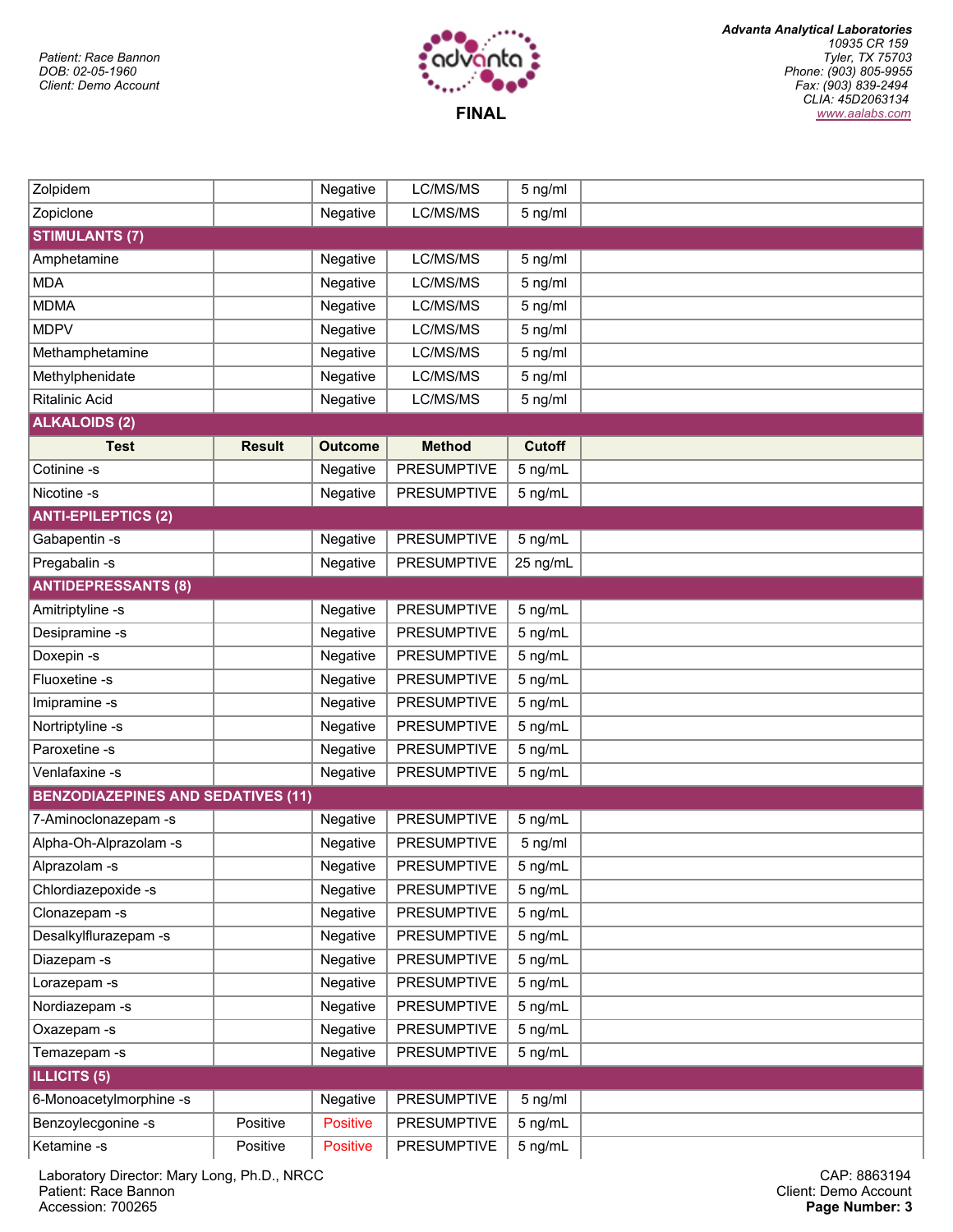

| Norketamine -s                  |          | Negative        | <b>PRESUMPTIVE</b> | 5 ng/mL  |  |
|---------------------------------|----------|-----------------|--------------------|----------|--|
| Phencyclidine -s                | Positive | <b>Positive</b> | <b>PRESUMPTIVE</b> | 5 ng/mL  |  |
| <b>MUSCLE RELAXANTS (3)</b>     |          |                 |                    |          |  |
| Carisoprodol -s                 |          | Negative        | <b>PRESUMPTIVE</b> | 5 ng/mL  |  |
| Cyclobenzaprine -s              |          | Negative        | <b>PRESUMPTIVE</b> | 5 ng/mL  |  |
| Meprobamate -s                  |          | Negative        | <b>PRESUMPTIVE</b> | 5 ng/mL  |  |
| <b>OPIATES AND OPIOIDS (22)</b> |          |                 |                    |          |  |
| Buprenorphine -s                |          | Negative        | <b>PRESUMPTIVE</b> | 5 ng/mL  |  |
| Codeine -s                      |          | Negative        | <b>PRESUMPTIVE</b> | 25 ng/mL |  |
| Dihydrocodeine -s               |          | Negative        | <b>PRESUMPTIVE</b> | 5 ng/mL  |  |
| EDDP-s                          |          | Negative        | <b>PRESUMPTIVE</b> | 5 ng/mL  |  |
| Fentanyl -s                     |          | Negative        | <b>PRESUMPTIVE</b> | 5 ng/mL  |  |
| Hydrocodone -s                  |          | Negative        | <b>PRESUMPTIVE</b> | 5 ng/mL  |  |
| Hydromorphone -s                |          | Negative        | <b>PRESUMPTIVE</b> | 5 ng/mL  |  |
| Meperidine -s                   |          | Negative        | <b>PRESUMPTIVE</b> | 5 ng/mL  |  |
| Methadone-s                     |          | Negative        | <b>PRESUMPTIVE</b> | 5 ng/mL  |  |
| Morphine -s                     |          | Negative        | <b>PRESUMPTIVE</b> | 25 ng/mL |  |
| Naloxone -s                     |          | Negative        | <b>PRESUMPTIVE</b> | 5 ng/mL  |  |
| Naltrexone -s                   |          | Negative        | <b>PRESUMPTIVE</b> | 5 ng/mL  |  |
| Norbuprenorphine -s             |          | Negative        | <b>PRESUMPTIVE</b> | 5 ng/mL  |  |
| Norfentanyl -s                  |          | Negative        | <b>PRESUMPTIVE</b> | 5 ng/mL  |  |
| Norhydrocodone -s               |          | Negative        | <b>PRESUMPTIVE</b> | 5 ng/mL  |  |
| Noroxycodone -s                 |          | Negative        | <b>PRESUMPTIVE</b> | 5 ng/mL  |  |
| Noroxymorphone -s               |          | Negative        | <b>PRESUMPTIVE</b> | 5 ng/mL  |  |
| O-Desmethyl Tramadol -s         |          | Negative        | <b>PRESUMPTIVE</b> | 5 ng/mL  |  |
| Oxycodone -s                    |          | Negative        | <b>PRESUMPTIVE</b> | 5 ng/mL  |  |
| Oxymorphone -s                  |          | Negative        | <b>PRESUMPTIVE</b> | 5 ng/mL  |  |
| Tapentadol -s                   |          | Negative        | <b>PRESUMPTIVE</b> | 5 ng/mL  |  |
| Tramadol-s                      |          | Negative        | <b>PRESUMPTIVE</b> | 5 ng/mL  |  |
| <b>SEDATIVE HYPNOTICS (3)</b>   |          |                 |                    |          |  |
| Zaleplon -s                     |          | Negative        | <b>PRESUMPTIVE</b> | 5 ng/mL  |  |
| Zolpidem -s                     |          | Negative        | <b>PRESUMPTIVE</b> | 5 ng/mL  |  |
| Zopiclone -s                    |          | Negative        | <b>PRESUMPTIVE</b> | 5 ng/mL  |  |
| <b>STIMULANTS (7)</b>           |          |                 |                    |          |  |
| Amphetamine -s                  |          | Negative        | <b>PRESUMPTIVE</b> | 5 ng/ml  |  |
| MDA-s                           |          | Negative        | <b>PRESUMPTIVE</b> | 5 ng/mL  |  |
| MDMA-s                          |          | Negative        | <b>PRESUMPTIVE</b> | 5 ng/mL  |  |
| MDPV-s                          |          | Negative        | <b>PRESUMPTIVE</b> | 5 ng/mL  |  |
| Methamphetamine -s              |          | Negative        | <b>PRESUMPTIVE</b> | 5 ng/mL  |  |
| Methylphenidate -s              |          | Negative        | <b>PRESUMPTIVE</b> | 5 ng/mL  |  |
| Ritalinic Acid -s               |          | Negative        | <b>PRESUMPTIVE</b> | 5 ng/mL  |  |